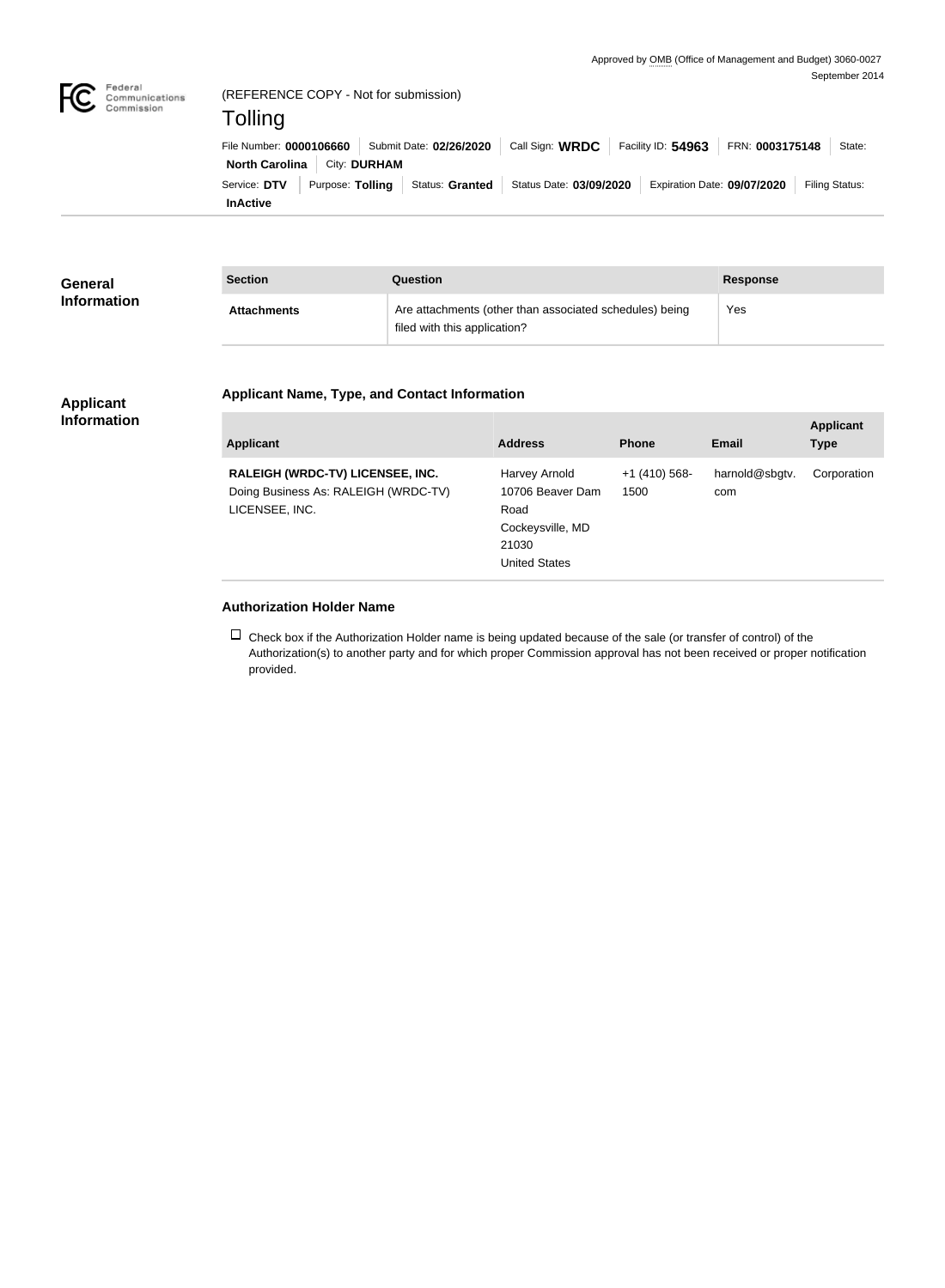| <b>Contact</b><br><b>Representatives</b><br>(2) | <b>Contact Name</b>                                                              | <b>Address</b>                                                                                  | <b>Phone</b>            | <b>Email</b>                   | <b>Contact Type</b>         |
|-------------------------------------------------|----------------------------------------------------------------------------------|-------------------------------------------------------------------------------------------------|-------------------------|--------------------------------|-----------------------------|
|                                                 | Paul A. Cicelski<br>Lerman Senter PLLC                                           | Paul Cicelski<br>2001 L Street, NW<br>Suite 400<br>Wash, DC 20036<br><b>United States</b>       | $+1$ (202) 416-<br>6756 | pcicelski@lermansenter.<br>com | Legal Representative        |
|                                                 | John E Hidle, P.E.<br><b>Consulting Engineer</b><br>Carl T. Jones<br>Corporation | John E. Hidle, PE<br>7901 Yarnwood<br>Court<br>Springfield, VA<br>22153<br><b>United States</b> | +1 (703) 569-<br>7704   | jhidle@ctjc.com                | Technical<br>Representative |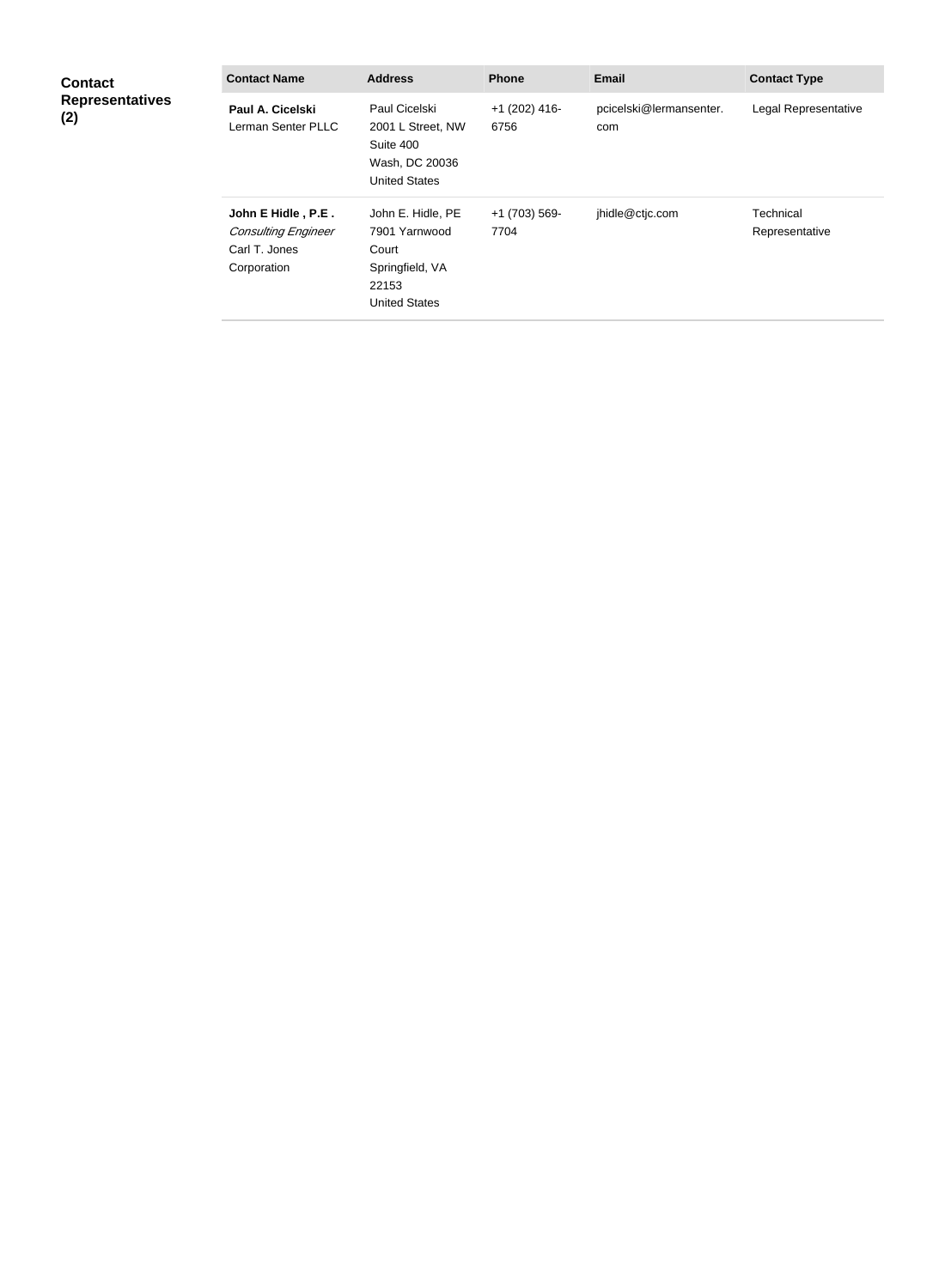## **Tolling Questions**

| <b>Section</b>                                                       | <b>Question</b>                                                                              | <b>Response</b> |
|----------------------------------------------------------------------|----------------------------------------------------------------------------------------------|-----------------|
| Applicant certifies that construction cannot<br>be completed due to: | Legal reasons beyond station's control (e.g., litigation,<br>international coordination):    |                 |
|                                                                      | Severe financial hardship (e.g., bankruptcy, negative cash<br>flow):                         |                 |
|                                                                      | other reasons (e.g., natural disasters):                                                     | Yes             |
|                                                                      | Has the construction period for this station been previously<br>extended?                    | Yes             |
|                                                                      | Applicant requests that the time within which to complete<br>construction be extended until: |                 |
|                                                                      |                                                                                              |                 |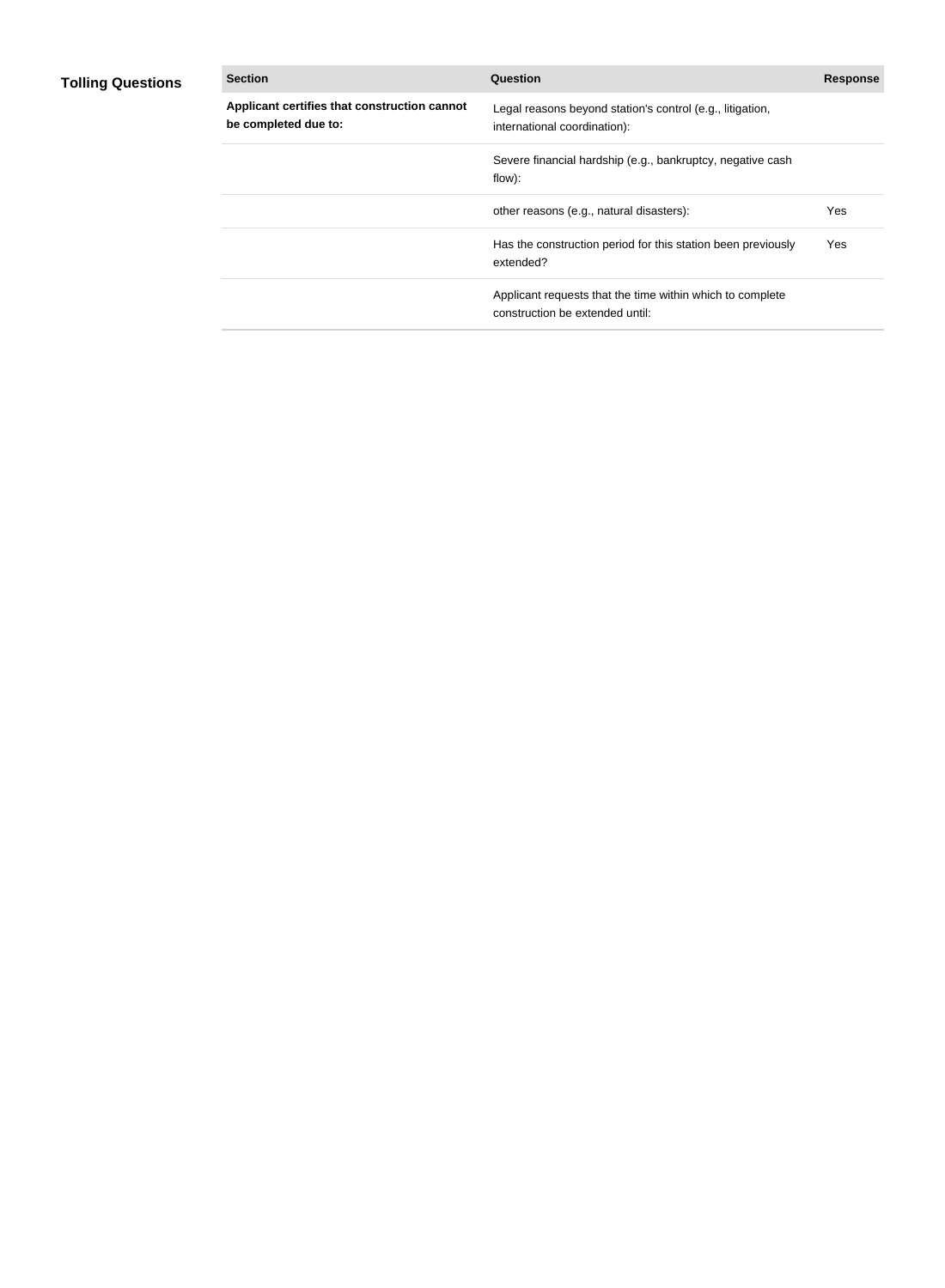| <b>Certification</b> | <b>Section</b>                                    | <b>Question</b>                                                                                                                                                                                                                                                                                                                                                                                                                                                                                                                                                                                                                                                                                                                                                                                                                                           | <b>Response</b>                                     |
|----------------------|---------------------------------------------------|-----------------------------------------------------------------------------------------------------------------------------------------------------------------------------------------------------------------------------------------------------------------------------------------------------------------------------------------------------------------------------------------------------------------------------------------------------------------------------------------------------------------------------------------------------------------------------------------------------------------------------------------------------------------------------------------------------------------------------------------------------------------------------------------------------------------------------------------------------------|-----------------------------------------------------|
|                      | <b>General Certification</b><br><b>Statements</b> | The Applicant waives any claim to the use of any particular<br>frequency or of the electromagnetic spectrum as against the<br>regulatory power of the United States because of the<br>previous use of the same, whether by authorization or<br>otherwise, and requests an Authorization in accordance with<br>this application (See Section 304 of the Communications Act<br>of 1934, as amended.).                                                                                                                                                                                                                                                                                                                                                                                                                                                       |                                                     |
|                      |                                                   | The Applicant certifies that neither the Applicant nor any<br>other party to the application is subject to a denial of Federal<br>benefits pursuant to §5301 of the Anti-Drug Abuse Act of<br>1988, 21 U.S.C. §862, because of a conviction for<br>possession or distribution of a controlled substance. This<br>certification does not apply to applications filed in services<br>exempted under §1.2002(c) of the rules, 47 CFR. See §1.<br>2002(b) of the rules, 47 CFR §1.2002(b), for the definition of<br>"party to the application" as used in this certification §1.2002<br>(c). The Applicant certifies that all statements made in this<br>application and in the exhibits, attachments, or documents<br>incorporated by reference are material, are part of this<br>application, and are true, complete, correct, and made in<br>good faith.   |                                                     |
|                      | <b>Authorized Party to Sign</b>                   | <b>FAILURE TO SIGN THIS APPLICATION MAY RESULT IN</b><br>DISMISSAL OF THE APPLICATION AND FORFEITURE<br>OF ANY FEES PAID<br>Upon grant of this application, the Authorization Holder may<br>be subject to certain construction or coverage requirements.<br>Failure to meet the construction or coverage requirements<br>will result in automatic cancellation of the Authorization.<br>Consult appropriate FCC regulations to determine the<br>construction or coverage requirements that apply to the type<br>of Authorization requested in this application.<br>WILLFUL FALSE STATEMENTS MADE ON THIS FORM<br>OR ANY ATTACHMENTS ARE PUNISHABLE BY FINE AND<br>/OR IMPRISONMENT (U.S. Code, Title 18, §1001) AND/OR<br>REVOCATION OF ANY STATION AUTHORIZATION (U.S.<br>Code, Title 47, §312(a)(1)), AND/OR FORFEITURE (U.S.<br>Code, Title 47, §503). |                                                     |
|                      |                                                   | I certify that this application includes all required and<br>relevant attachments.                                                                                                                                                                                                                                                                                                                                                                                                                                                                                                                                                                                                                                                                                                                                                                        | Yes                                                 |
|                      |                                                   | I declare, under penalty of perjury, that I am an authorized<br>representative of the above-named applicant for the<br>Authorization(s) specified above.                                                                                                                                                                                                                                                                                                                                                                                                                                                                                                                                                                                                                                                                                                  | <b>Lucy Rutishauser</b><br><b>CFO</b><br>02/26/2020 |